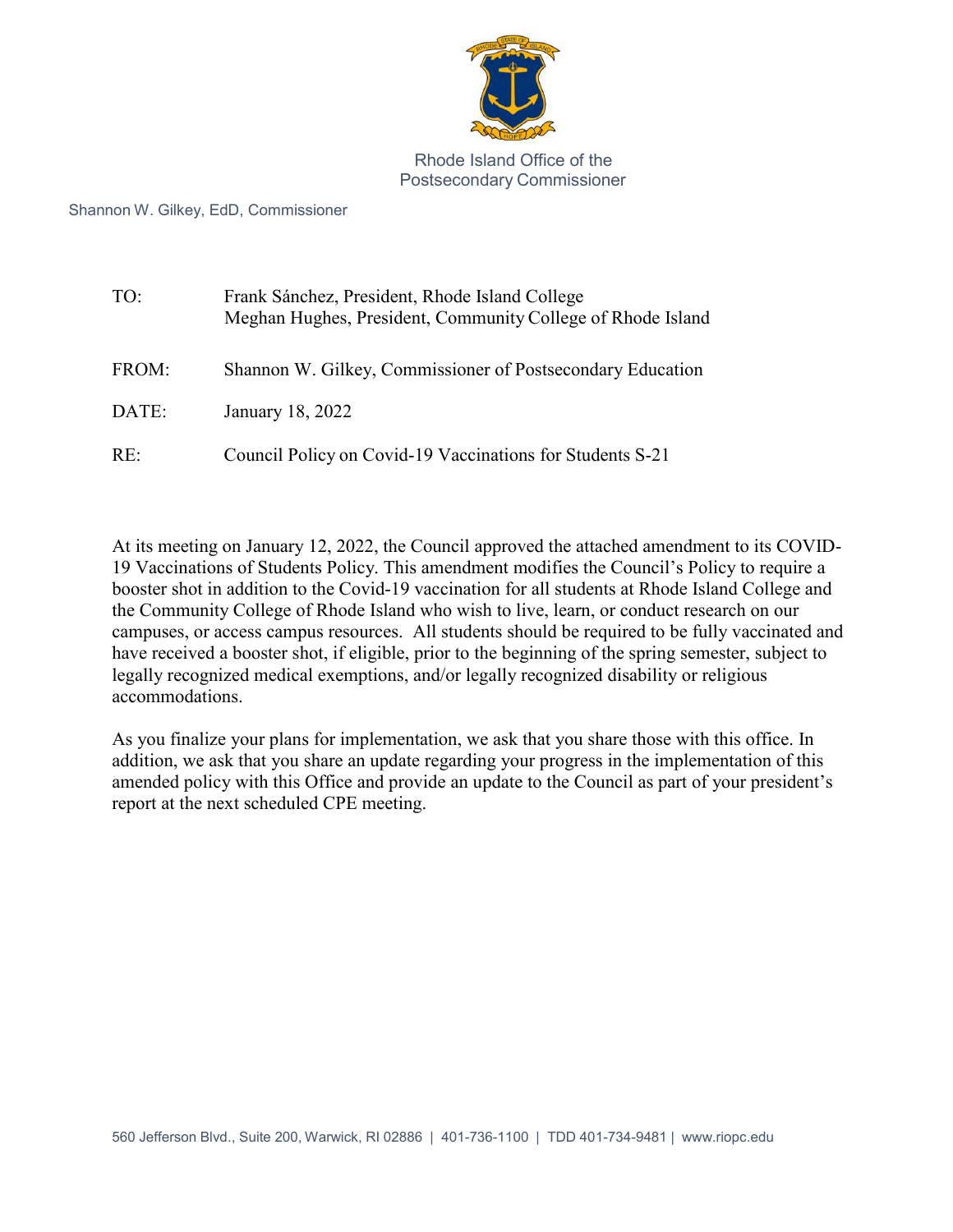## COVID-19 VACCINATIONS of STUDENTS Rhode Island Council on Postsecondary Education

Adopted: 07/07/21 (CPE) Amendment Adopted: 1/12/22 (CPE)

## **POLICY**

The Rhode Island Council on Postsecondary Education recognizes the toll that the COVID-19 pandemic has had on the country, the states, and the Rhode Island public institutions of postsecondary education. Now that vaccines for COVID-19 are available to the citizens of this state and throughout the country, there is ample opportunity for everyone to be vaccinated. The public institutions for postsecondary education have transitioning back to in-person learning and on-campus student activity, and a return to normalcy, and they are now attempting to address the rise in COVID-19 cases due to variants such as Delta and Omicron.

Our efforts must continue to focus on offering students a safe in-person college experience. To that end, the Council believes that students who wish to live, learn, or conduct research on our campuses, or access campus resources should be required to be fully vaccinated and have received a booster shot, if eligible, prior to the beginning of the spring semester, subject to legally recognized medical exemptions, and/or legally recognized disability or religious accommodations. Individuals are eligible for a booster five months after their initial Pfizer-BioNTech or Moderna two-shot series, or two months after the single-shot Johnson & Johnson vaccine.<sup>[1](#page-1-0)</sup> The three approved vaccinations and the booster shots have been deemed safe by the FDA, are widely available, and both the CDC and the Rhode Island Department of Health are recommending that individuals get vaccinated against COVID-19 and also receive a booster shot when they are eligible to do so.

In addition, since our goal is to have the spring 2022 semester at Rhode Island College and the Community College of Rhode Island remain as close to pre-pandemic status as possible, it is imperative that faculty and staff also get vaccinated and receive a booster shot as soon as they are eligible.

## **PRACTICES**

Rhode Island College and the Community College of Rhode Island shall immediately take steps to notify their student bodies that they will be required to be fully vaccinated for COVID-19 and have received a booster shot, when eligible, pursuant to Rhode Island Department of Health protocols and requirements, prior to the start of the spring 2022 semester, subject to legally recognized medical exemptions, and/or legally recognized disability or religious accommodations.

The Colleges may implement other requirements regarding the COVID-19 vaccination and the booster shots that may be related to or required by their mission, programs and housing situation, including, but not limited to establishing procedures and requirements for those students who have legally recognized medical exemptions, and/or legally recognized disability or religious accommodations, or who have not been fully vaccinated and/or received a booster shot prior to a date the institution establishes prior to the start of the spring 2022 semester.

The Council recommends that the Colleges provide proper and advanced notification to their students of this policy and the institutions' specific additional procedures, practices, requirements, and deadlines. It is also acknowledged that this Council policy and the policies and practices at the Colleges may need

<span id="page-1-0"></span><sup>&</sup>lt;sup>1</sup> These time periods are based upon current CDC recommendations and are therefore subject to change in the future.